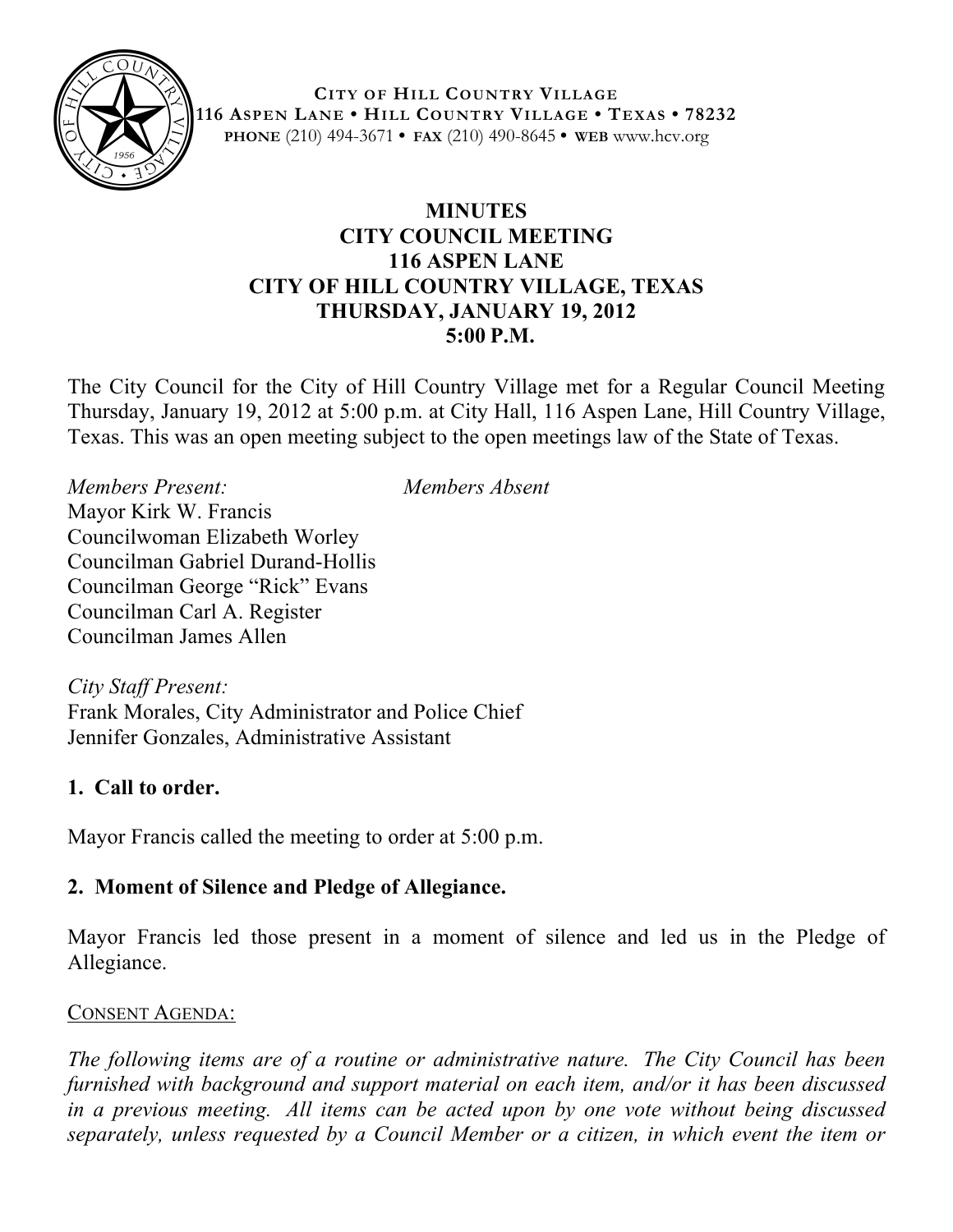*items will immediately be withdrawn for individual consideration in their normal sequence after the items not requiring separate discussion have been acted upon. The remaining items will be adopted by one motion and vote of the City Council.*

**3. Discussion/action on approval of the minutes of the Regular Council Meeting of November 17, 2011.**

4**. Discussion/action approving an ordinance appointing our Health Inspectors, Mr. Monty McGuffin and Ms. Lori Calzoncit.**

**5. Discussion/action approving an ordinance ordering the 2012 city officers election as required by state law.**

**6. Discussion/action approving an ordinance authorizing the execution of a contract for election services with the Bexar County Elections Administrator.** 

**7. Discussion/action accepting a report from the Police Department regarding Racial Profiling for calendar year 2011 as mandated by Senate Bill 1074 of the 77th Legislature.**

**8. Discussion/action approving a resolution certifying the 2011 Tax Roll from the Bexar County Tax Accessor-Collector.**

*Councilman Durand-Hollis moved to approve the consent agenda, seconded by Councilman Register. Motion passed unanimously.*

#### INDIVIDUAL ITEMS FOR CONSIDERATION:

### **9. Citizens to be heard.**

AT THIS TIME, CITIZENS WHO HAVE FILLED OUT A REGISTRATION FORM PRIOR TO THE START OF THE MEETING MAY SPEAK ON ANY TOPIC THEY WISH TO BRING TO THE ATTENTION OF THE GOVERNING BODY SO LONG AS THAT TOPIC IS NOT ON THE AGENDA FOR THIS MEETING. CITIZENS MAY SPEAK ON SPECIFIC AGENDA ITEMS WHEN THAT ITEM IS CALLED FOR DISCUSSION. DURING THE CITIZENS TO BE HEARD SECTION NO COUNCIL ACTION MAY TAKE PLACE AND NO COUNCIL DISCUSSION OR RESPONSE IS REQUIRED TO THE SPEAKER. A TIME LIMIT OF TWO MINUTES PER SPEAKER IS PERMITTED; THE COUNCIL MAY EXTEND THIS TIME AT THEIR DISCRETION.

*Kate Williams from Texas Disposal Systems introduced herself and wanted to know if our solid waste contract was up for renewal in 2012. Mayor Francis told Ms. Williams that we had just renewed our solid waste contract with Waste Management for another two years.*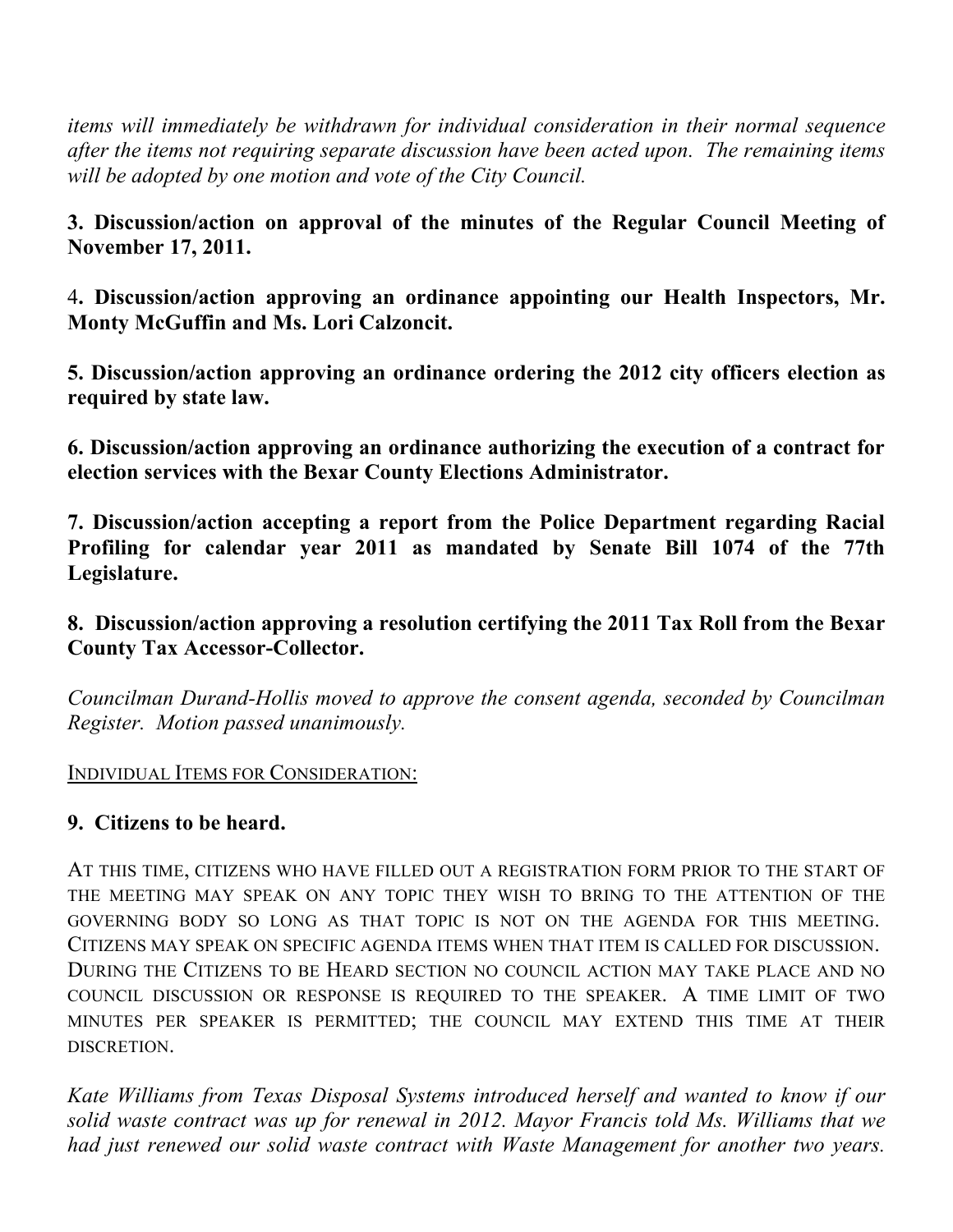*Ms. Williams related the company she represented was interested in being our solid waste service and said she would be back in two years.* 

**10. A public hearing, discussion and possible action regarding an application for a request from Donald J. Kuyrkendall, for an additional commercial use for a small event center located at 15703 San Pedro, Hill Country Village, Texas 78232, LOT 18, BLOCK 1, Omni SUB, in the B-2 Zoning District.** 

*Councilman Register asked if the small event center was already open for business.*

 *City Administrator Morales related that a Certificate of Occupancy had when paid for last week, but had not yet been issued and it was not open for business.*

*Councilwoman Worley asked why this request came to council.*

*Mayor Francis related the reason the request came to council was because the Zoning Commission only makes recommendation and the council is the approving authority.*

*Mrs. Renata Mabry, 217 Crest Trail, spoke to council about her concerns on the noise, alcohol and safety for residents if this request was to be approved.*

*On January 10, 2012, the Zoning Commission denied the request from Donald J. Kuyrkendall, for an additional commercial use of the aforementioned property.*

*Councilman Register made a motion to deny the request from Donald J. Kuyrkendall, for an additional commercial use for a small event center located at 15703 San Pedro, Hill Country Village, Texas 78232, LOT 18, BLOCK 1, Omni SUB, in the B-2 Zoning District, seconded by Councilman Evans. Motion passed unanimously.*

#### **11. Discussion/action approving a Memorandum of Understanding (MOU) between the City of Hill Country Village and the San Antonio River Authority.**

*Mr. Jose Fernandez from the San Antonio River Authority (SARA) introduced himself and spoke about the MOU with the City of Hill Country Village. Mr. Fernandez said that SARA was the review for Federal Emergency Management Authority and they would be helping the Hill Country Village community on awareness of flood plain maps on a day to day basis since they were locally based. SARA would do the reviews and not have them subcontracted out. Mr. Fernandez also related that SARA would send all issues involving Hill Country to the city for any comments or concerns we would have.*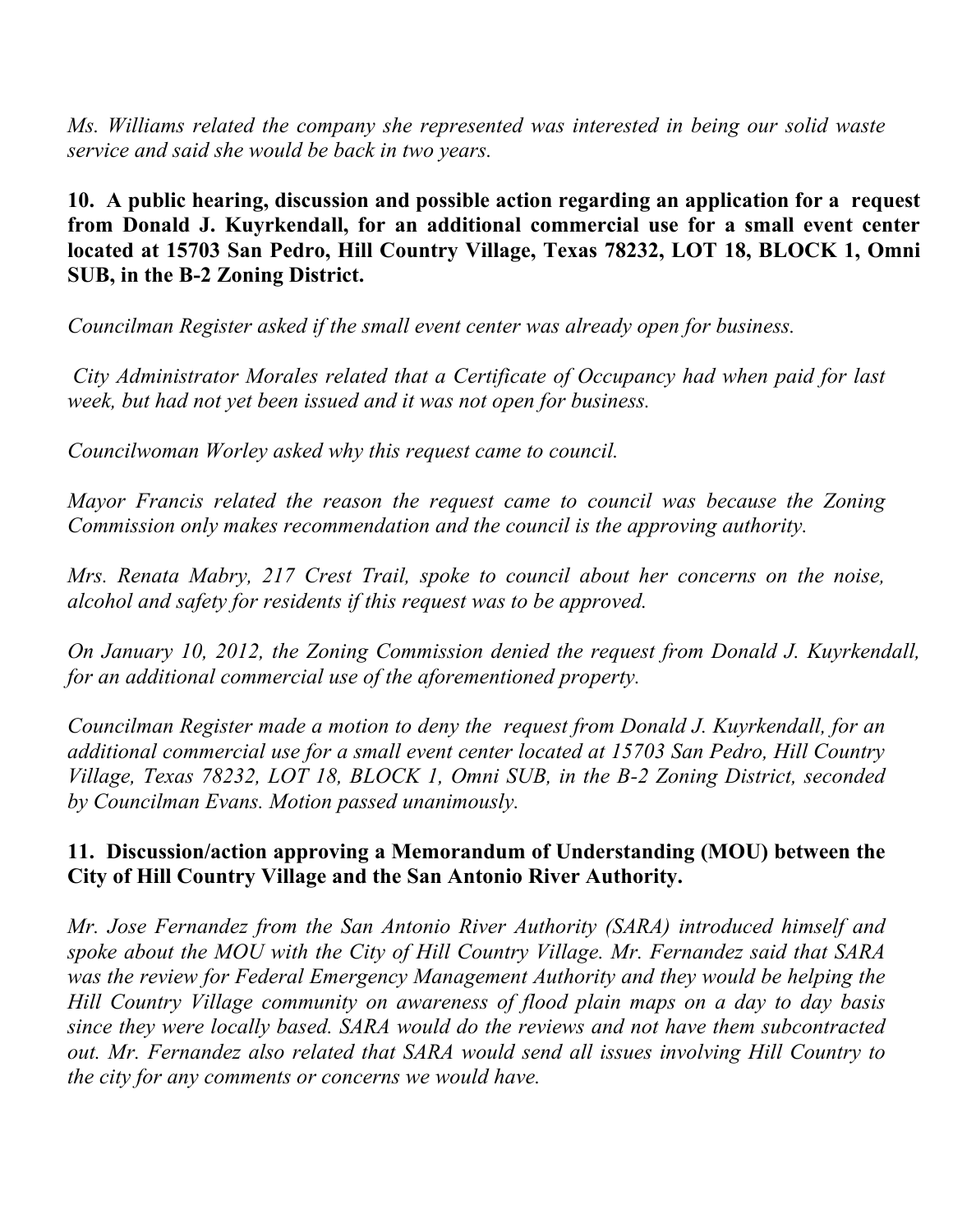*Mayor Francis related to council the city was not bound by and that we wouldn't lose anything by being in the MOU with SARA. Mayor Francis also told council that he didn't think we had the expertise in working on the floodplain maps, etc.*

*Councilman Register asked why SARA wanted to help us.*

*Councilman Evans asked Mr. Fernandez about models being done for drainage in HCV.*

*Mr. Fernandez told council that drainage was included in the models.*

*Councilman Evans made a motion to approve a Memorandum of Understanding (MOU) between the City of Hill Country Village and the San Antonio River Authority, seconded by Councilwoman Worley. Motion passed unanimously.*

## **12. Discussion/action accepting the Delinquent Tax Collection report for the period of October 2010 – September 2011 from Linebarger, Goggan, Blair and Sampson, LLP.**

*Ms. Christina Gonzales from Linebarger, Goggan, Blair and Sampson, LLP made a presentation on the cities delinquent tax collection report. Ms. Gonzales explained that as usual the vast majority of citizens paid their taxes on time and there were very few collections.*

*Councilman Register moved to accept the Delinquent Tax Collection report for the period of October 2010 – September 2011 from Linebarger, Goggan, Blair and Sampson, LLP, seconded by Councilman Durand-Hollis. Motion passed unanimously*

### **11. Discussion/action on a presentation, regarding acceptance of the FY 2010-11 annual audit including communications with the Audit Committee and personnel from Thompson, Biediger, Kaster and Young, LC.**

*Ms. Janet Pitman from Thompson, Williams, Biediger, Kaster and Young, LC, made a presentation on the cities audit report. She explained the audit, some of the figures and answered all questions members of the city council had. Ms. Pittman told council the only change in the audit was some terminology.* 

*Councilman Register related to council that the Audit committee did not meet collectively this year due to a member being sick. He said he exchanged a few e-mail and phone calls and he did not see any problems in the audit.*

*Councilwoman Worley moved to approve the FY 2010-11 annual audits, seconded by Councilman Register. Motion passed unanimously.*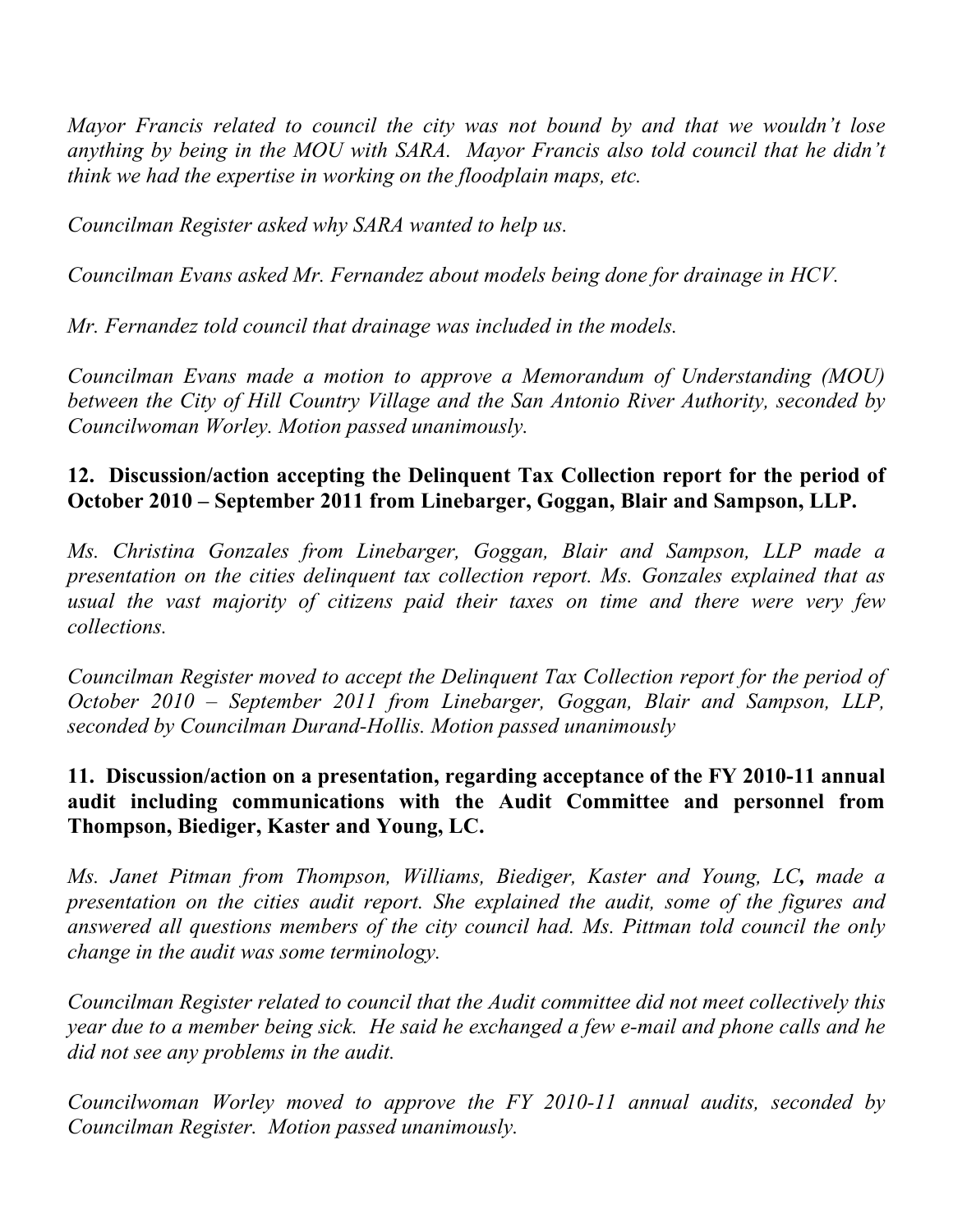**14. Discussion/action amending Chapter 58 of the code of ordinances of the City of Hill Country Village to add Article VII to Chapter 58 to prohibit placing, dumping, or discarding brush or other material in the public rights-of-way or allowing brush or other material to remain in the public rights-of-way and to establish a penalty of a fine not to exceed \$500.00 for each violation of any provision in Article VII of Chapter 58 of the code of ordinances.**

*Councilman Register asked council if they thought the \$200 fine was too high.*

*Councilman Evans asked if the \$200 fine was the same for other fines. Chief Morales related they were about the same.*

*Mayor Francis told council the officers will have a system in place. They will speak to the residents, send out letters and then a fine will be assessed if they are not in compliance.*

*Councilman Allen asked if the letters were going to be kept on file.* 

*Councilman Evans moved to approve amending Chapter 58 of the code of ordinances of the City of Hill Country Village to add Article VII to Chapter 58 to prohibit placing, dumping, or discarding brush or other material in the public rights-of-way or allowing brush or other material to remain in the public rights-of-way and to establish a penalty of a fine not to exceed \$500.00 for each violation of any provision in Article VII of Chapter 58 of the code of ordinances, seconded Councilwoman Worley. Motion passed unanimously.*

### **15. Discussion/action regarding the November 30, 2010 and December 31, 2011 financial statement.**

*Councilman Register related to council that it usually takes a couple months for all the numbers to get in. He told council by the next meeting they should have a good picture of the financials.*

*Councilman Register made a motion to accept the November 30, 2011 and December 31, 2011 financial statement, seconded by Councilman Durand-Hollis. Motion passed unanimously.*

### **16. Discussion/action on the FY 2011-12 Master Calendar.**

*Mayor Francis briefed council on amending the calendar. He related it was easier to cancel a meeting than to schedule one.* 

*Councilman Evans related the reason we went to every other month meetings was so that staff would not have to do a lot of work for a very short meeting.*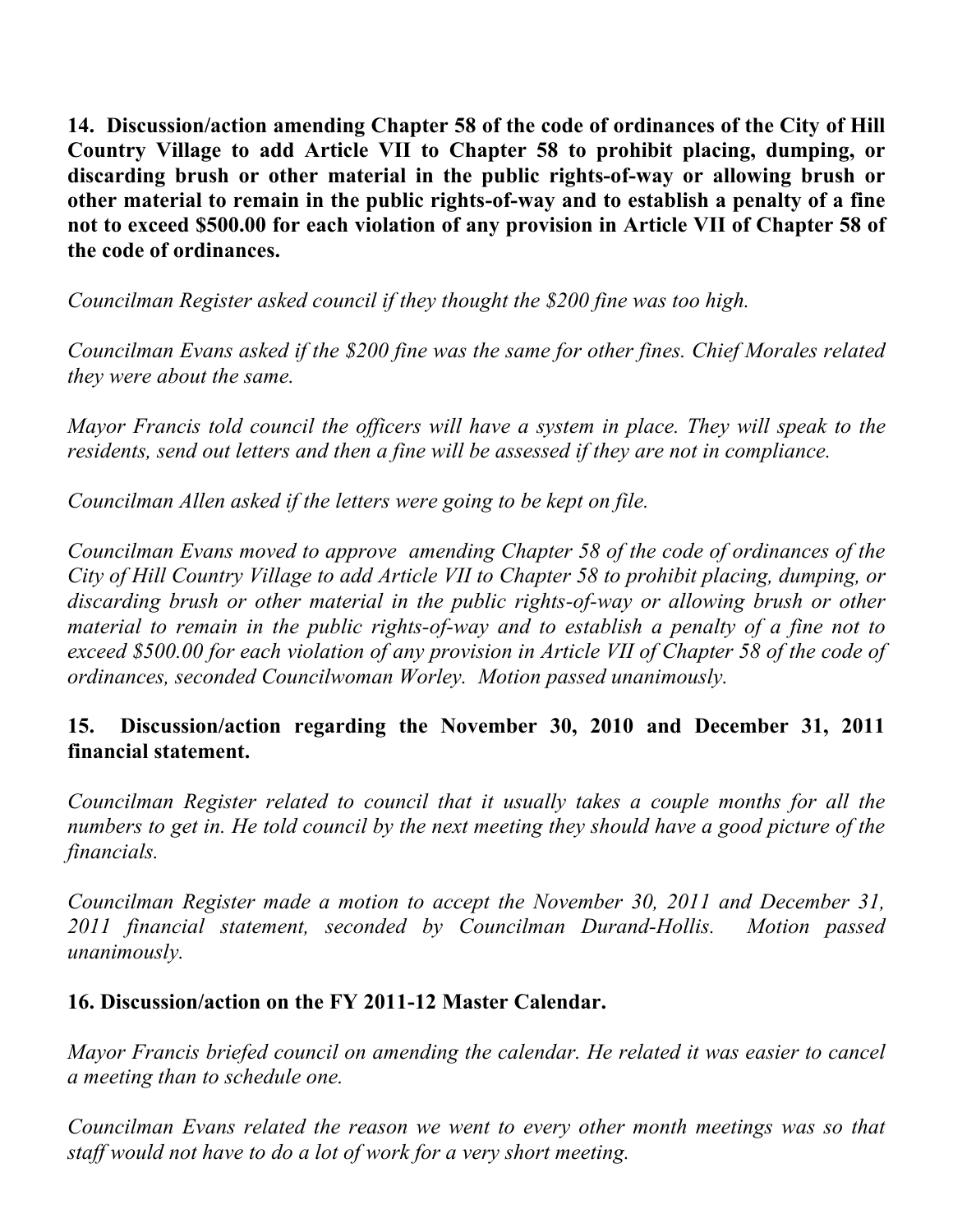*Councilman Register related he thought they should stay with the calendar the way it was.*

*Councilman Durand-Hollis made a motion to amend the calendar, adding meetings in February, April, June and August, seconded by Councilman Worley.*

*After further discussion, motion was withdrawn and no action was taken.*

# **17. Discussion on repealing ordinance #716 for the exception of closing Aspen Lane.**

*Councilman Durand-Hollis related he thought they should repeal Ordinance #716.*

*Councilman Evans asked if this was still a sore subject, he believed this was not an issue anymore. He further mentioned the City of San Antonio shuts down streets completely at times.*

*Councilman Register was concerned with US 281 and Loop 1604 construction being a problem. He asked council if we needed a meeting with the people to get their views on the matter.*

*Mayor Francis assured council that this was a big problem and he gets calls on this issue all the time. He told council the City of San Antonio removed the no left turn signs from Bitters Road and we should repeal our ordinance because it was the right thing to do.*

# **19. Mayor's Report to Council.**

*None.*

# **20. Communication with the City Administrator/Chief of Police.**

*None.*

# **21. Adjourn**

*There being no further business to come before the City Council, the meeting was adjourned at 6:36 p.m.*

Approved this  $22<sup>nd</sup>$  day of March 2012.

 Kirk W. Francis Mayor